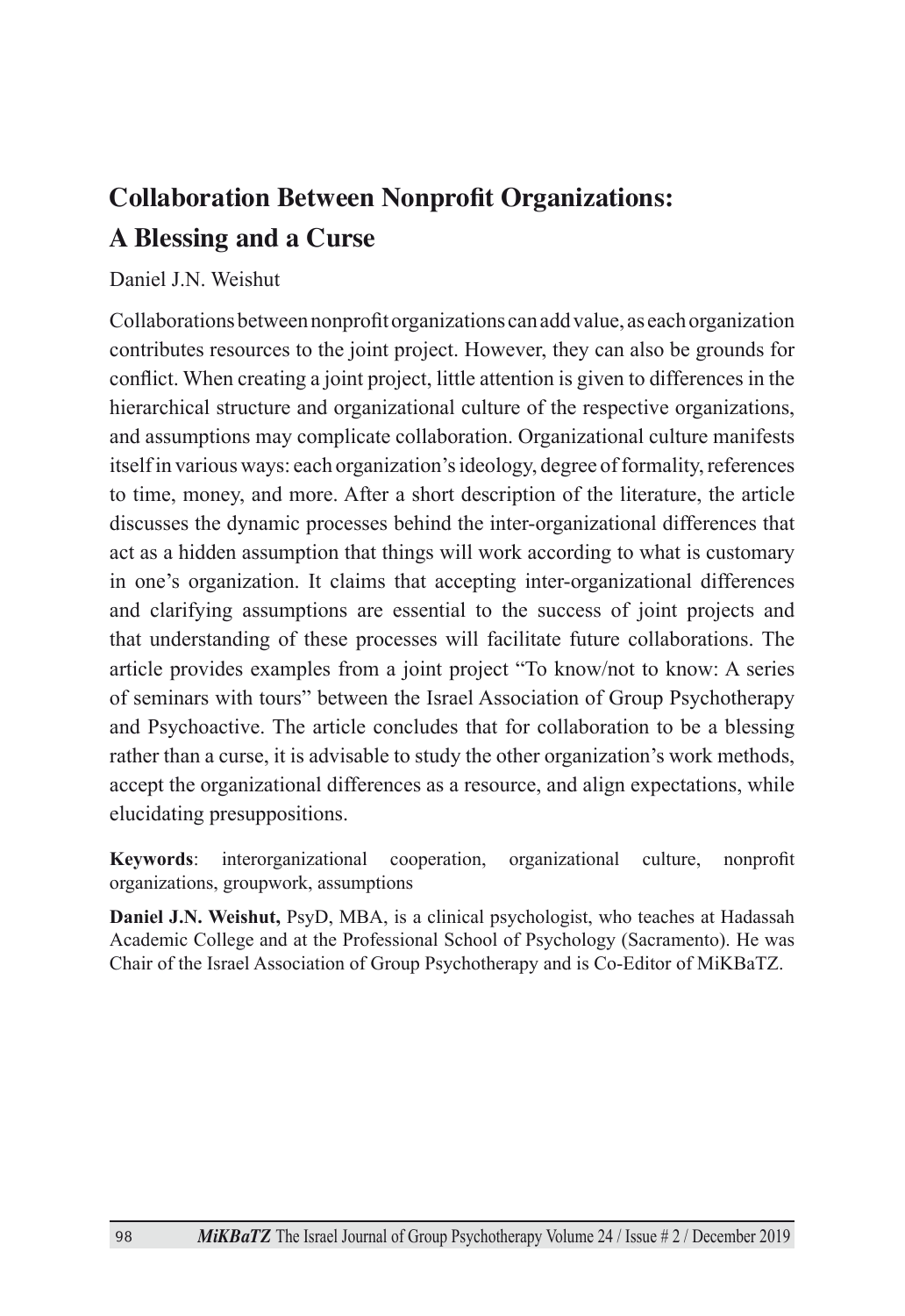### **The Group as a Social Form**

### **An Exploration of the Group Space from a Structural Perspective**

Tsiky Cohen

This paper explores the tension between the Safe and the Becoming elements in group space, using a structural perspective. It elucidates how the dialectical and simultaneous existence of the Safe and the Becoming elements ensures the perenniality and effectiveness of the group's work. The first section illustrates how the feeling of safety in a group is related to the existence of a clear and well-defined 'structural center', which sets the multiple meanings of signifiers in a normalizing and centralizing order. The second section explores the meaning of the Becoming element, in the sense of a spontaneous eruption of liminal moments happening in the Here and Now. It demonstrates how, in such moments, group members can change and metamorphose the foundations of the known and familiar structure. The paper's main argument is that in order to function efficiently, any human group requires a varying degree of exposure to – and a benign interaction between – the Safe element and the Becoming element. While excessive preoccupation about keeping the group's structure "safe" will lead to feelings of freeze, sterility, lack of vitality, and sometimes even defiance and rebelliousness, a state of mind of exaggerated "becoming" will encourage regression and breaking down anxieties.

**Keywords**: social forms, structuralism, group, structural center, liminality, Victor Turner

**Tsiky Cohen**, PhD, is a graduate of the program in Psychoanalysis and Hermeneutics at Bar-Ilan University. He is Senior Lecturer in The Academic College of Society and Arts and in the Kibbutzim College of Education, Technology and the Arts.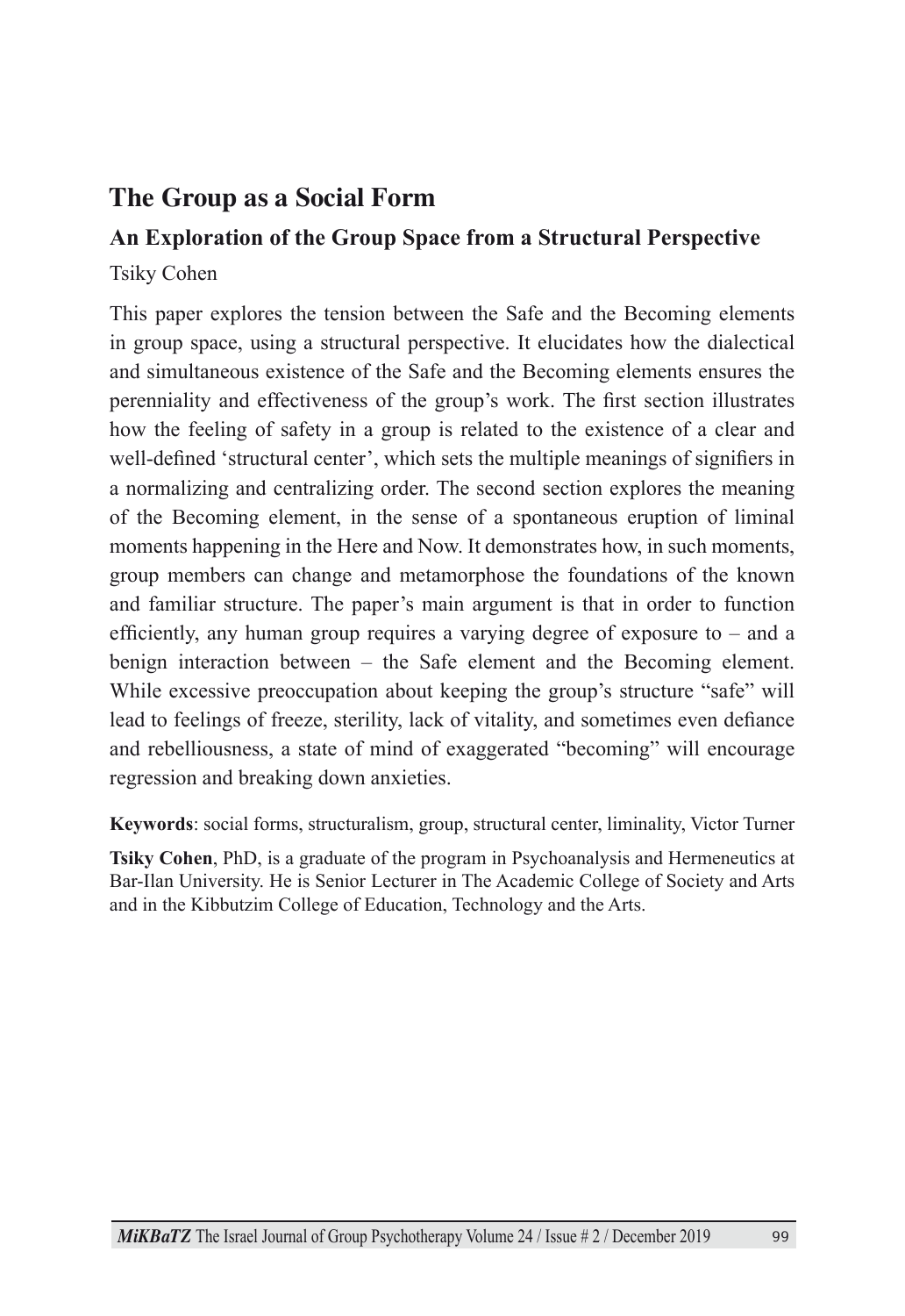### **"Medea Shows" in Groups**

Shlomo Plessner

This article offers a fresh look at how women tend to express themselves in a female majority group and, in light of this, suggests a new term - "Medea Shows". The article combines group and feminist theories to explore and understand this phenomenon. Through this combination of two disciplines, I suggest that different experiences of women's oppression are present in the group's unconscious, and that these experiences create outrage in them, which cannot be spoken, and is, therefore, expressed through "Medea shows". The article presents four modes of these occurrences: forced soft talk, fragmentation, acting out, and direct aggression. With the help of four vignettes, I show how these different modes of expression of "Medea shows" find group expression. Thereafter, I examine why this outrage cannot seem to be spoken, and identify two reasons for this. Understanding the unique experience of a female group participant can help group facilitators identify these contents, analyze and expose them within the group, and, thereby, help aggression to be spoken explicitly in a way that will lead to progress for the group as a whole, or for a female participant.

**Keywords**: group aggression, the group as a whole, female role, matrix, beauty myth, bisexuality

**Shlomo Plessner** is a conductor of interpersonal relationships, a faculty member of Tel Aviv's University's the MEN-TORING program, Netanya Academic College and Dimol - the Central School for Employee Training for Social Services. He is Director of Theater.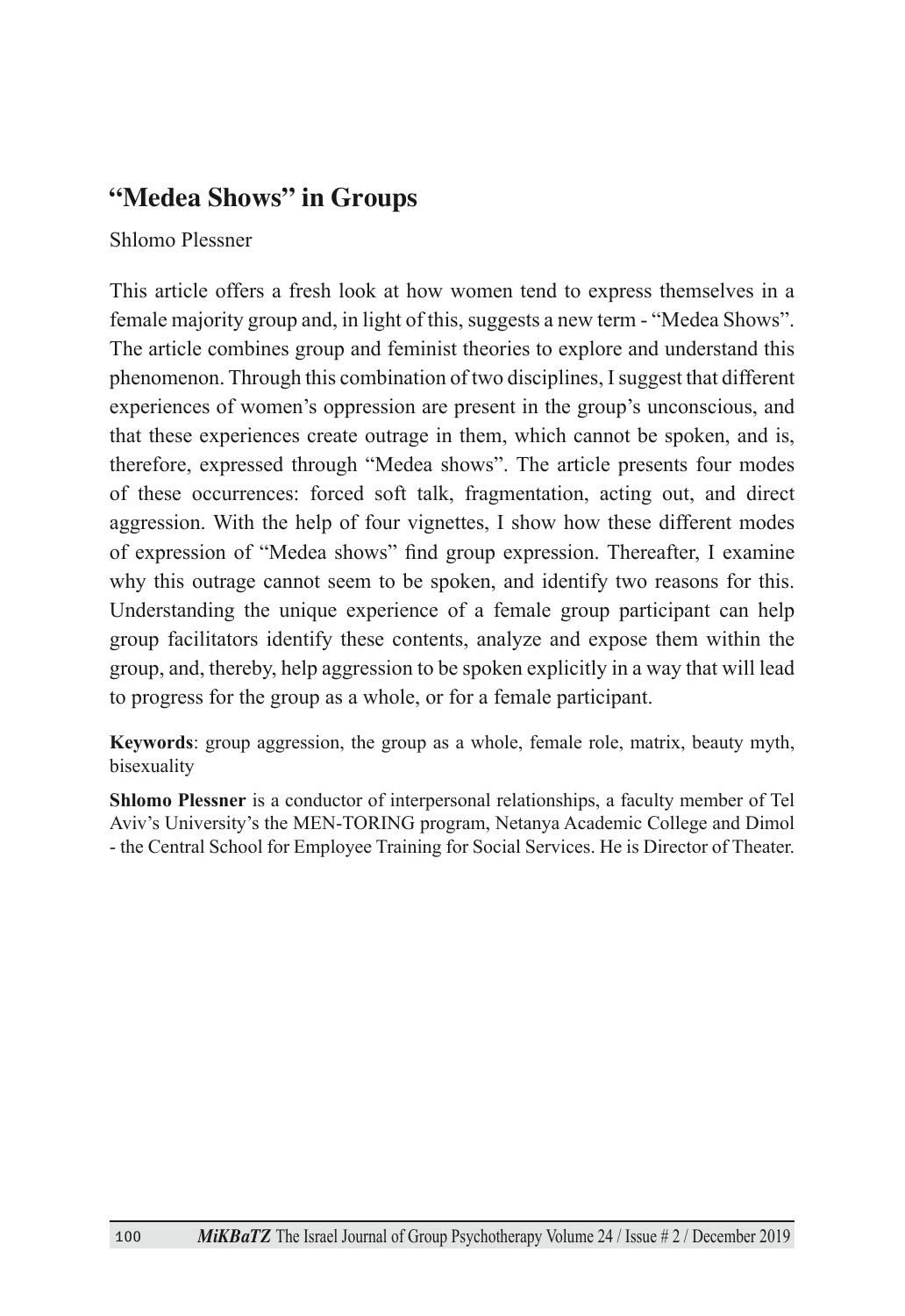#### **Interweaving EMDR in Group Therapy with Sexual Assault Victims**

#### **The heroine's six-part story**

Neomi Ravid, Dorit Segal

One of the challenges sexual assault victims experience is being harmed at various levels. In particular, they suffer from loneliness in their distress combined with the sense of depletion of personal and interpersonal resources. In an attempt to meet this difficulty, build courage and offer support, we opened a treatment and support group, according to a model we developed. In this article, we look at one meeting and will demonstrate the use of AIP (Adaptive Information Processing) theory and EMDR therapy in a group setting, combined with the "six-part story" exercise, based on a basic PH Model. The tangibility, parallelization, and similarity of the theories allows the use of the basic EMDR protocol to motivate a strengthening process and resource development, while processing and desensitizing difficulties. The use of EMDR allows the group to establish, connect, and create a shared resource pool, and a mutual support network. Collaborating enables patients to practice recovery in a protected space that includes supervision and modeling of the facilitators and other participants.

**Keywords**: EMDR, group therapy, six-part story, Adaptive Information Processing, basic PH, resources development, sexual assault

**Neomi Ravid** is a psychotherapist, clinical social worker, certified EMDR consultant, and group moderator. She has three decades of experience with specialization/expertise in treatment of sexual assault victims.

**Dorit Segal** is a social worker, clinical criminologist, certified EMDR consultant with over two decades experience in individual and group therapy, mentoring, and workshop facilitation.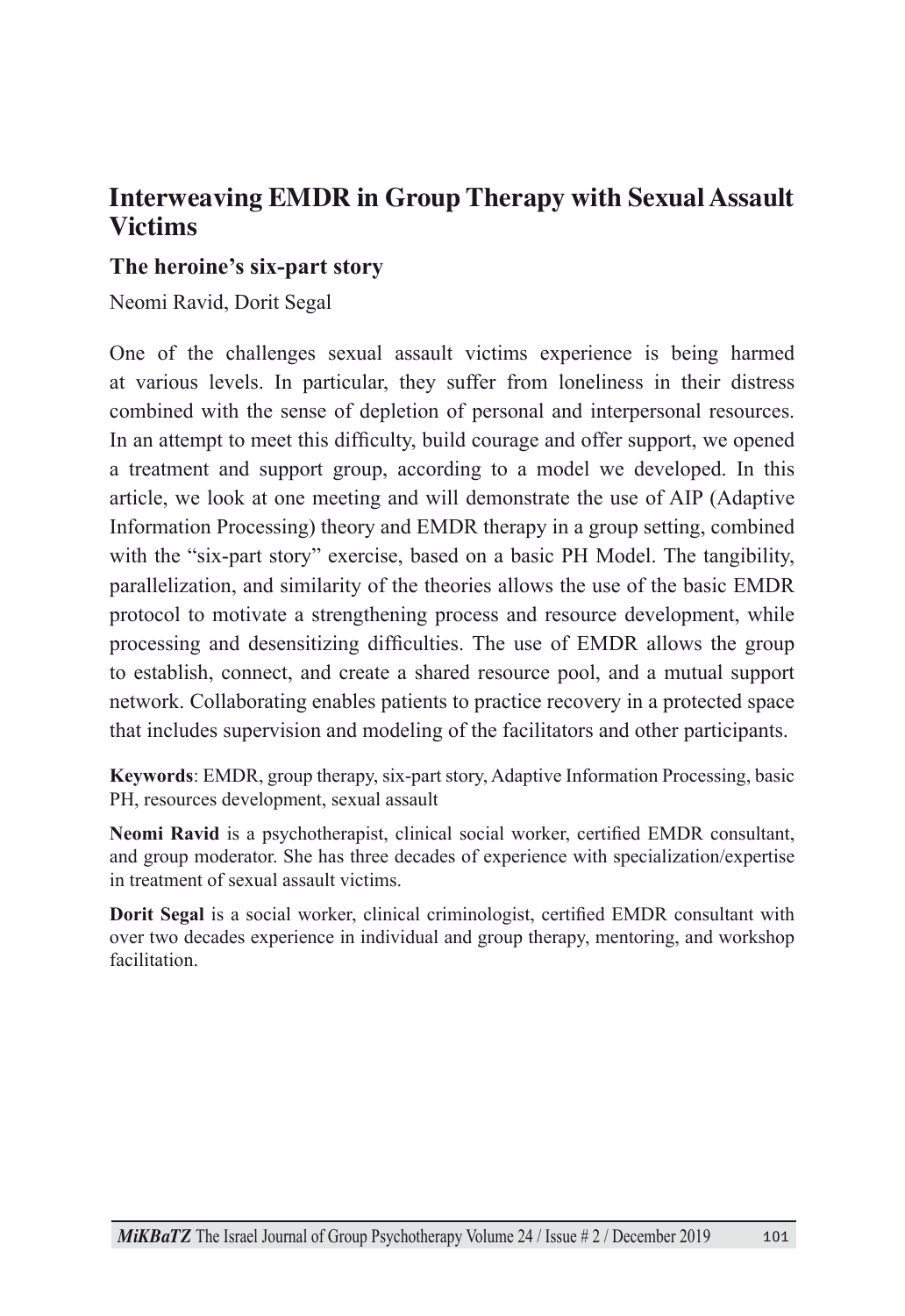#### **Between Life and Death in Groups of Bibliotherapy**

Dana Freibach-Heifetz

The tension between life and death is a fruitful perspective to view the tension between safety and change in a therapeutic group; all the more so when regarding a group of old people who try to hold onto safe daily routines, beyond which lies the abyss of physical and cognitive deterioration. Once death rises — either of a member, or of the group itself — it brings anxiety and chaos that might paralyze the group and annihilate its therapeutic achievements. Hereinafter, the article first presents the challenges of confronting death in a group, and the resources that enable the process to be effective. Against this background, two cases of such confrontation will be discussed, both of whom I conducted — one with the death of a member, the other of the group itself; both therapeutic groups of Holocaust survivors employing bibliotherapy. Finally, the article refers to the perspective of the group's conductor regarding such a confrontation. It concludes with some remarks about the significance of using the term "death" in these contexts, and the relevance of this discussion to other cases in a group's life.

**Keywords**: bibliotherapy, conductor, death, Holocaust survivors, life, resources

**Dana Freibach-Heifetz,** PhD, is a bibliotherapist, philosopher and writer. Works as a therapist in "Amcha". She published papers in philosophy, literature, law and therapy, the philosophical book "Secular Grace" and two short stories collections.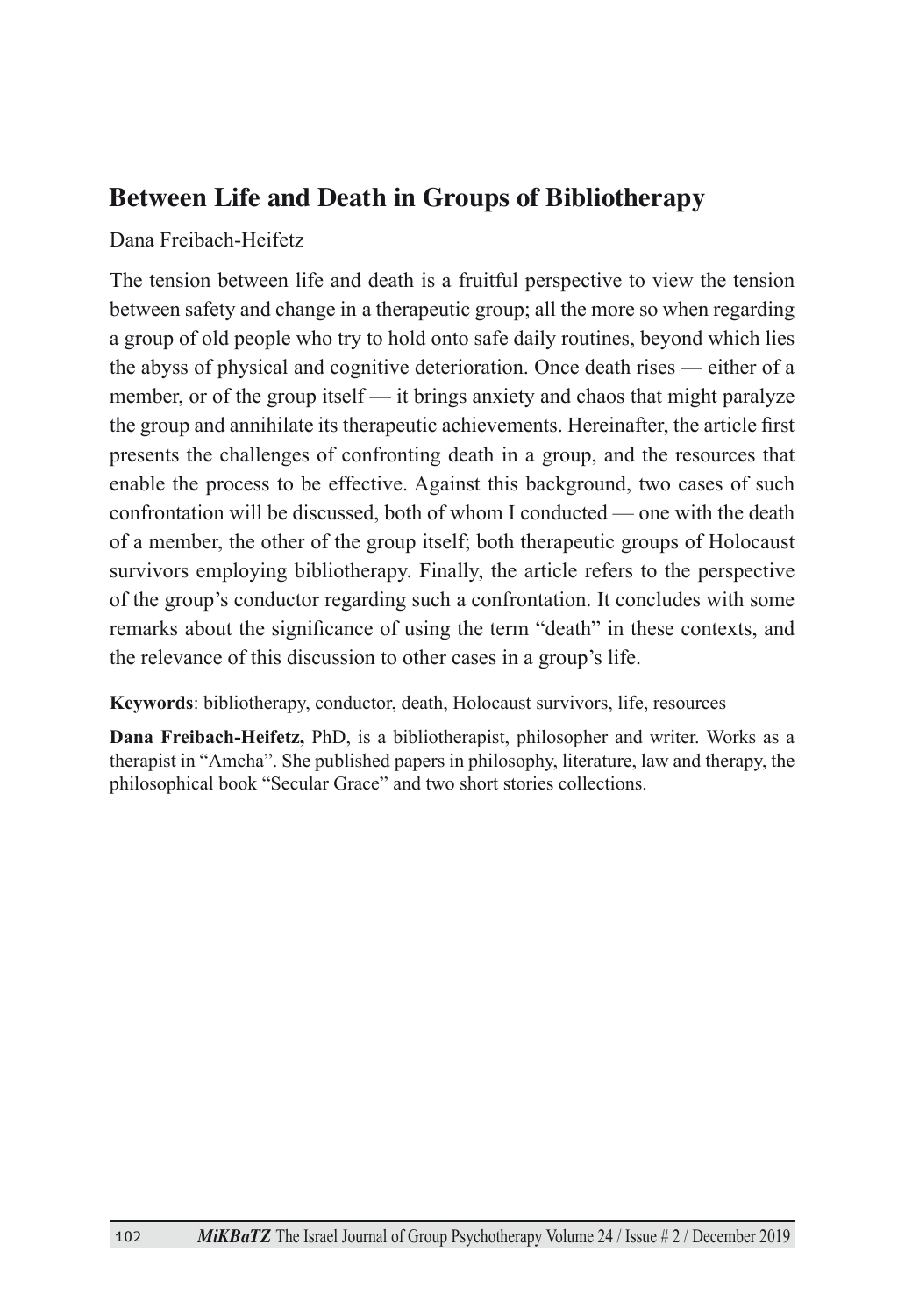#### **The Impact of Fee Increase on Lack and Psychoanalytic Desire in a Gay Men's Therapy Group**

#### Ilan Rov-Sha'anan, Barak Tor

This article addresses the question of whether increasing the fee for a gay men's therapy group affects the symbolic lack and drive toward psychoanalytic desire. The lost ideal object leaves a lack, which the unconscious desire tries to fill. In therapy, under certain conditions, paying a fee produces lack or symbolic castration and the conversation reduces the satisfaction of the symptoms. The article follows the group's participants, who reacted with shock and negativity, after receiving the news of a fee increase. The participants were faced with the question of leaving or remaining and paying more money, as well as paying in talking in the group. The article focuses on two contradictory participant voices. The first represents those who, as a result of the fee increase, were driven to talk, meaning to agree to the symbolic lack, which reduced censorship and increased interpersonal libidinal investment in the therapeutic process. The second represents those who refused to talk or to weaken their strong dependency on symptoms, and were driven to a more ambivalent attitude, or to quit the group. The article claims there is a lack of professional literature on the influence of fees as part of setting, and its analytic implications.

**Keywords**: payment, setting, lack, psychoanalytical desire, jouissance, castration, distress, ambivalence

**Ilan Rov-Sha'anan** is a psychotherapist, clinical social worker, and group facilitator. He is currently pursuing Freud-Lacan studies at the "Dor-a" Clinical Seminar. He works in a private clinic.

**Barak Tor** is a clinical social worker and psychotherapist. He is principle social worker at the Ichilov Mental Health Clinic and counselor for Tel Aviv University social work students. He works in a private clinic.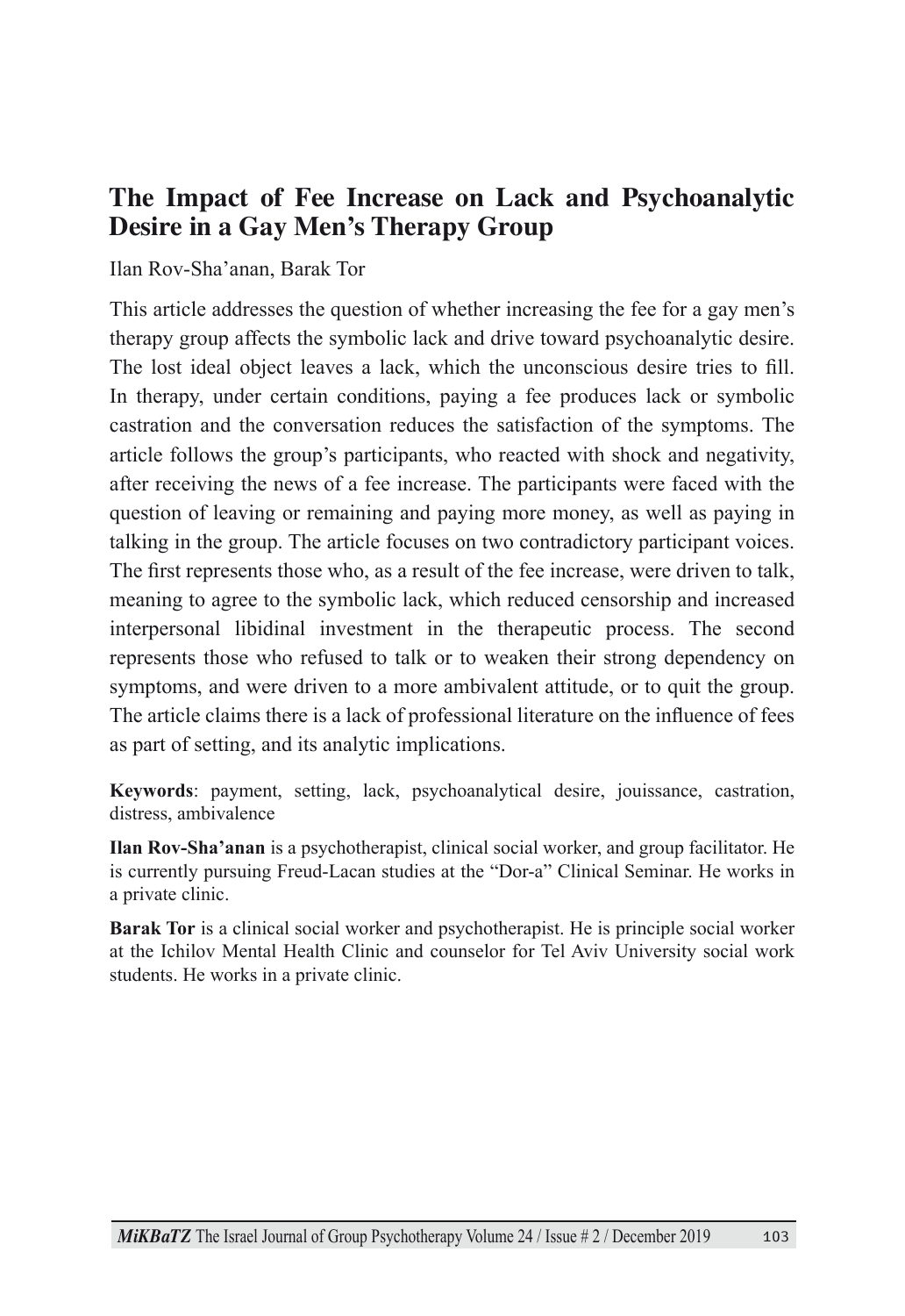### **Contents**

| <b>Editorial</b><br>Daniel Weishut and Tal Alon                                                                     | 5      |
|---------------------------------------------------------------------------------------------------------------------|--------|
| The Impact of Fee Increase on Lack and Psychoanalytic Desire in<br>a Gay Men's Therapy Group                        |        |
| Ilan Rov-Sha'anan and Barak Tor<br><b>Between Life and Death in Groups of Bibliotherapy</b>                         | $\tau$ |
| Dana Freibach-Heifetz                                                                                               | 21     |
| <b>Interweaving EMDR in Group Therapy with Sexual Assault</b><br><b>Victims</b>                                     |        |
| The heroine's six-part story<br>Neomi Ravid and Dorit Segal                                                         | 37     |
| "Medea Shows" in Groups<br><b>Shlomo Plessner</b>                                                                   | 55     |
| The Group as a Social Form<br>An Exploration of the Group Space from a Structural Perspective<br><b>Tsiky Cohen</b> | 69     |
| <b>Collaboration Between Nonprofit Organizations:</b>                                                               |        |
| A Blessing and a Curse<br>Daniel J.N. Weishut                                                                       | 83     |
| <b>Abstracts</b>                                                                                                    | 98     |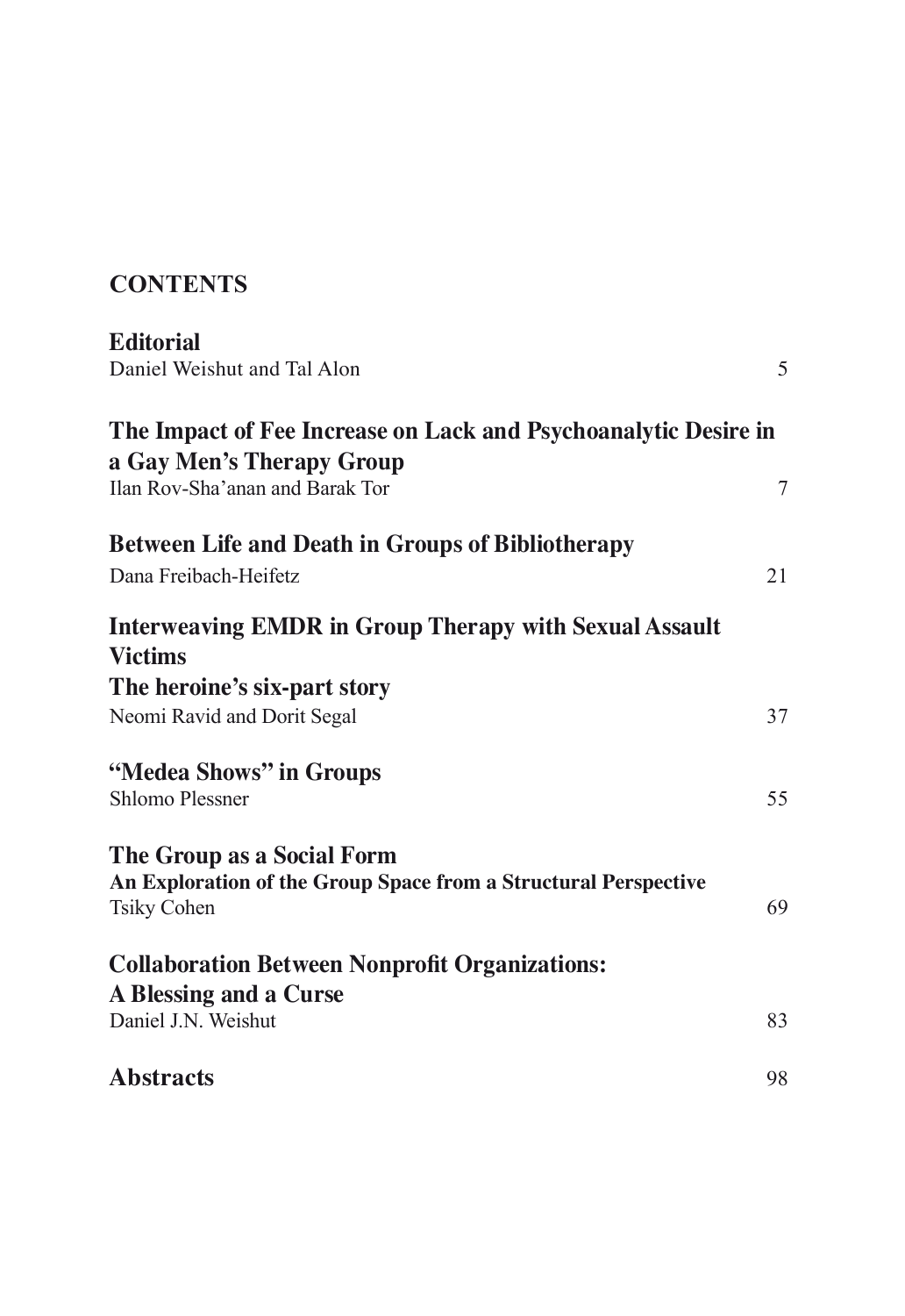| <b>Editors</b>        | Daniel Weishut, PsyD, and Tal Alon                        |                          |
|-----------------------|-----------------------------------------------------------|--------------------------|
|                       | <b>Associate Editors Ella Stolper and Idit Shani Adom</b> |                          |
| <b>Former Editors</b> | Benni Rippa, PhD, dec.; Joshua Lavie; Stanley Schneider;  |                          |
|                       | Gila Ofer, PhD, Anca Ditroi, Prof. Smadar Ben Asher       |                          |
| <b>Advisory Board</b> | Smadar Ben Asher, PhD                                     | Michaela Maoz, PsyD      |
|                       | Gali Ben Shalom                                           | Ronit Shira Niran        |
|                       | Ronit Bisson, PsyD                                        | Pazit Oren               |
|                       | Tsiky Cohen, PhD                                          | Yudith Rybko, PhD        |
|                       | Orly Dvir, PhD                                            | Ronit Shalev, PhD        |
|                       | Tamar Einy Lehman                                         | Idit Shani Adom          |
|                       | Yoram Galli, PhD                                          | Prof. Zipora Shechtman   |
|                       | Bracha Hadar                                              | Vered Shenaar-Golan, PhD |
|                       | Dov Hadari                                                | Silvia Silberman         |
|                       | Shimrit Heiman, PhD                                       | Dorit Stange             |
|                       | Hava Kadosh                                               | Shlomit Tamari, PhD      |
|                       | Tamar Lavi, PhD                                           | Arnie Zacks              |
|                       | Uri Levin                                                 | Judith Zamir, PhD        |
|                       | Inbar Levkovich, PhD                                      | Efrat Zigenlaub, PhD     |
|                       |                                                           |                          |

#### **Language Editors**

| English            | Gila Green        |
|--------------------|-------------------|
| Hebrew             | Daphna Rosenbluth |
| Cover              | Noga Friedman     |
| <b>Typesetting</b> | Rapidograph Ltd   |

Published by the Israeli Association of Group Psychotherapy http://www.isragrouptherapy.org.il j.mikbatz@gmail.com For distribution, information and advertising: isragrouptherapy@gmail.com All rights reserved to the Israeli Association of Group Psychotherapy.

ISSN 2310-2063